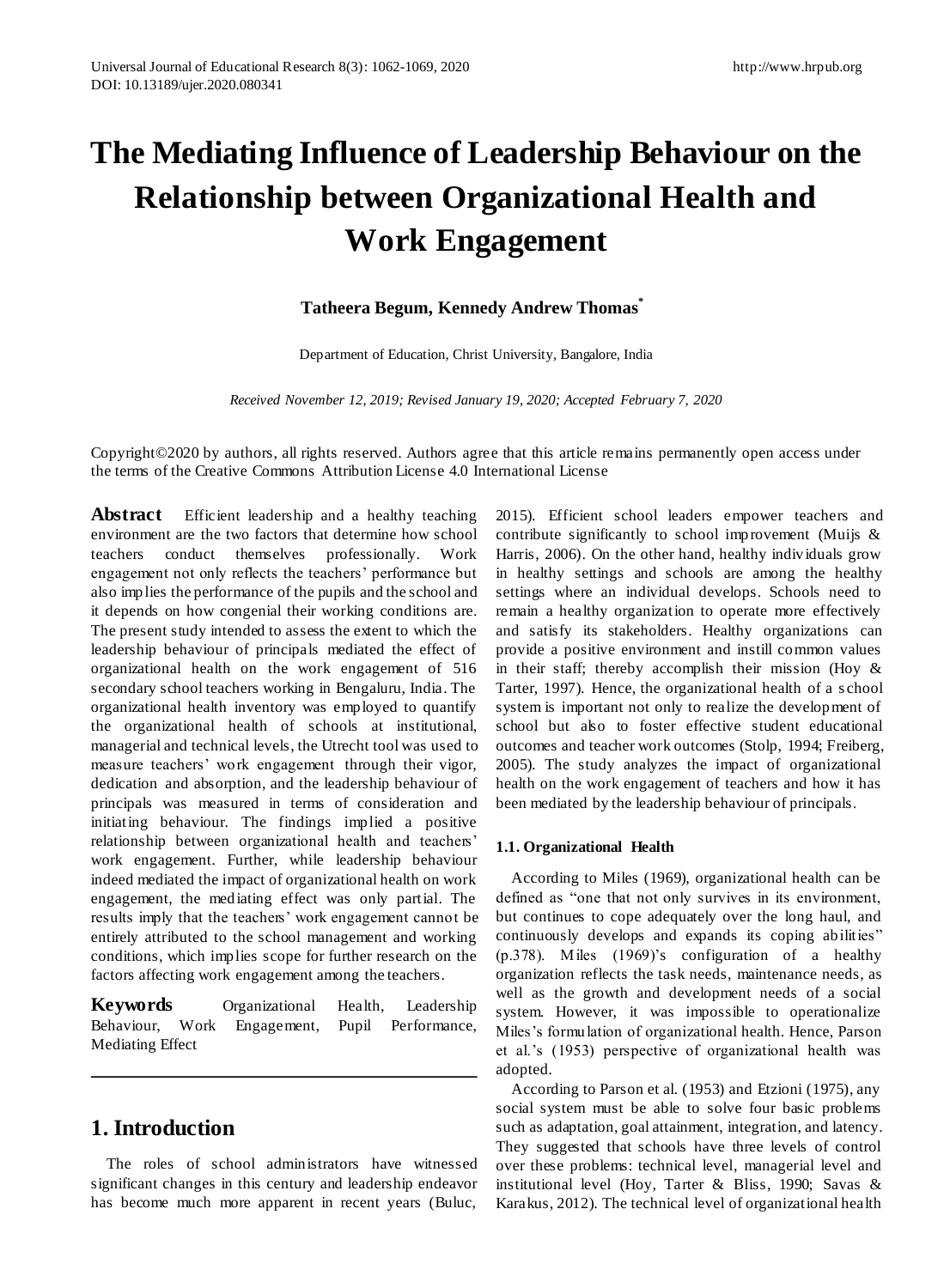is more concerned with the process of teaching and learning. It involves finding solutions to problems that are related to teaching and learning effectively (Freiberg, 2005). The managerial level of organizational health is concerned with the internal administration of the organization. It involves acquiring all the necessary resources for teaching, which includes financial, personnel and physical materials by the school administrative officers. At this level, the schools must identify practices that can enhance teacher's loyalty, trust, commitment, and motivation (Savas, & Karakus, 2012). The institutional level of organizational health connects the school with its environment. It represents the amount of support received by the school from its community. Administrators and teachers can perform their functions effectively if they are protected from undue pressures from individuals and groups outside the school (Freiberg, 2005).

Hoy, Tarter, and Kottkamp (1991) identified a set of seven dimensions of organizational health to represent the three Parsonian organizational levels and the four functional problems of social systems. The dimensions include Institutional integrity (Institutional level); Principal influence, Consideration, Initiating structure, Resource allocation (Managerial level); and Morale and Academic emphasis (Technical level). These dimensions are described as follows: "Institutional Integrity (II) describes a school that has integrity in its educational program and can cope successfully with destructive outside forces; Initiating Structure (IS) refers to the principal's task- and achievement -oriented behaviour; Consideration (CO) is principal behaviour that is friendly, supportive, and collegial. The principal looks out for the welfare of faculty members and is open to their suggestions; Principal Influence (PI) is the principal's ability to affect the actions of superiors; Resource Support (RS) refers to a school where adequate classroom supplies and instructional materials are available and extra materials are easily obtained; Morale (MO) is the sense of trust, confidence, enthusiasm, and friendliness among teachers; and Academic Emphasis (AC) refers to the school's press for achievement including high but achievable goals set for students, orderly and serious learning environment, and hardworking atmosphere among students" (Hoy, Tarter, and Kottkamp, 1991, p.186).

Parson's concept of organizational health was put to practical use by Hoy and Fedman (1987) who developed a reliable and valid set of measures known as Organizational Health Inventory (OHI) for measuring the various aspects of organizational health. The same has been adopted in the study to measure organizational health of schools".

#### **1.2. Leadership Behaviour**

Leadership has been considered as an important factor in effective schools and numerous studies have been carried out on the same. Principal's leadership behaviour plays an important role in creating a positive school culture and learning environment. Principals must possess certain competencies and styles to be successful in their organization which calls for the need to test a list of skills and other indicators of competence among principals. Existing theory and research on leadership reveals that leadership can be conceptualized to support two distinct categories, namely interpersonal activities and task achievement. Accordingly, two separate dimensions have been proposed by Halpin and Winer (1957), Initiating structure and Consideration. "Initiating Structure refers to the leader's behaviour in delineating the relationship between himself and members of the work-group, and in endeavoring to establish well-defined patterns or organization, channels of communication, and methods of procedure. Consideration refers to behaviour indicative of friendship, mutual trust, respect, and warmth in the relationship between the leader and the members of his staff" (Halpin, 1956, p.4). Thus, the Initiating structure is oriented and consideration is more concerned with group cohesiveness and morale. These two kinds of leadership were considered to be independent and incompatible in measuring leadership qualities and provide a strong framework for studying leadership in schools (Kunz & Hoy, 1976; Evenson, 1959).

#### **1.3. Work Engagement**

Employees who are engaged are likely to work harder through increased discretionary effort when compared to disengaged employees. The concept of work engagement was first theorized by Kahn (1990) who stated that employees who are cognitively, physically and emotionally connected with their work roles can be described as engaged employees. According to him, engaged teachers projected a unique identity that was different from their identity as a result of their attachment towards their job. Later, Bakker, Schaufeli, Leiter, and Taris (2008) posited that work engagement can be defined as a "positive and motivating state of work-related subjective well-being." It points to the personal interest of teachers towards their work and the resultant enjoyment and satisfaction derived from work (van Beek, Hu, Schaufeli, Taris, et al., 2012).

In spite of the various definitions available for work engagement, the study adopted the most often cited definition provided by Schaufeli and Bakker (2003), which is "work engagement can be defined as an active, positive work-related state that is characterized by vigor, dedication, and absorption". Vigor refers to the willingness of the employee to invest effort in his/ her work as well as persistence in the work at times of difficulties. In short, vigor is characterized by employee's energy levels and mental resilience towards work (Schaufeli, Salanova, Gonzalez-Roma & Bakker, 2002). Dedication, on the other hand, refers to employee's involvement in work while experiencing a sense of enthusiasm, pride, inspiration,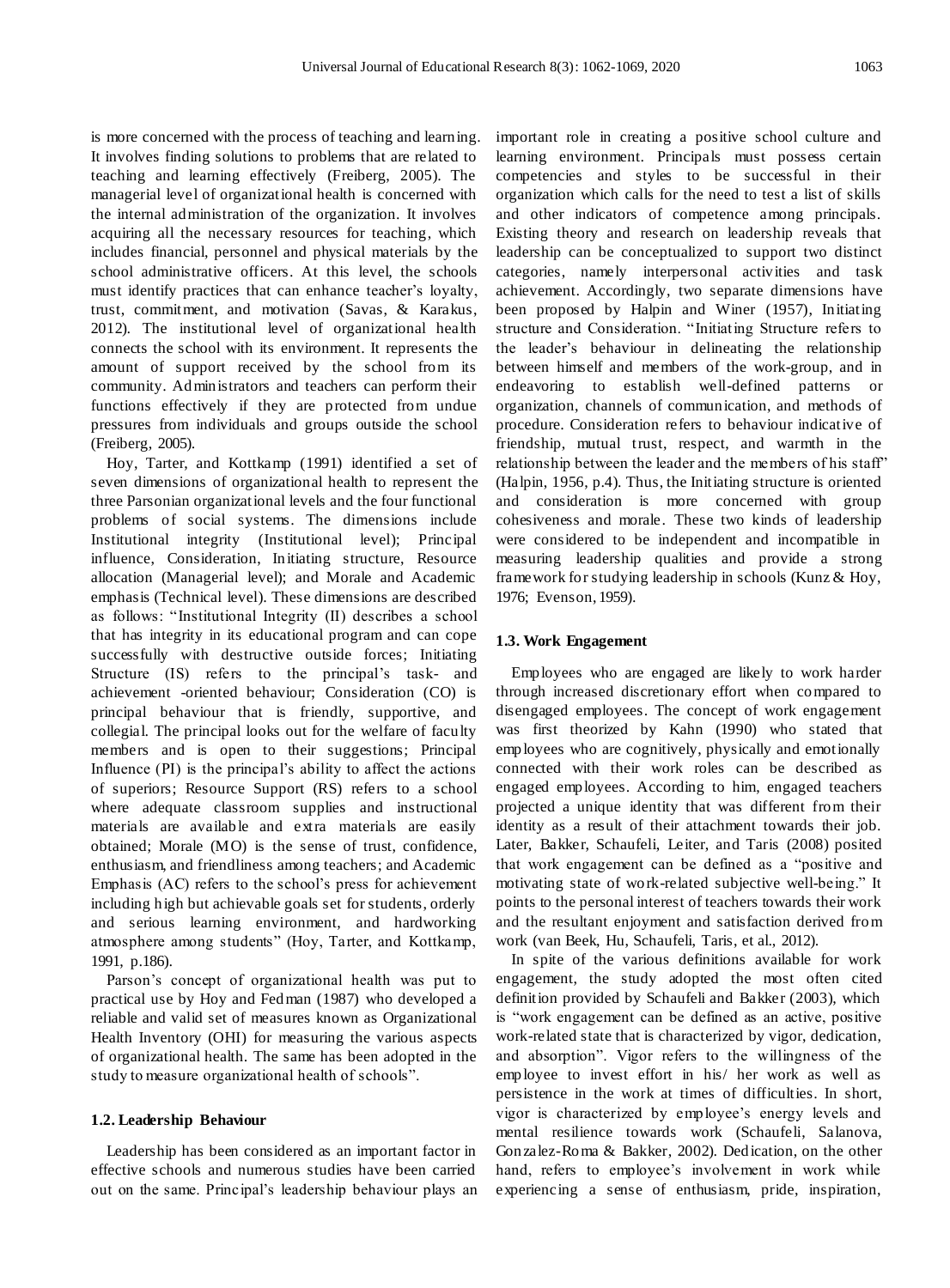significance, and challenge (Bakker, 2011). The last defining factor absorption, is characterized by being completely engrossed in work with full concentration, whereby one finds it hard to detach oneself from work (Hakanen, Bakker & Schaufeli, 2006).

Several job resources and physical resources have been found to play an important role in predicting the work engagement of employees (Albrecht, 2010; Schaufeli, Bakker & Van Rhenen, 2009; Hakanen, Perhoniemi, & Toppinen-Tanner, 2008; Hobfoll, Johnson, Ennis & Jackson, 2003). The present study investigates the role of organizational health in determining work engagement among teachers.

#### **1.4. Research Gaps**

Recently, the number of studies about work engagement has increased significantly due to its impact on individual and organizational outcomes. In spite of several studies carried out on the drivers of work engagement of teachers (Guglielmi, Bruni, Simbula, Fraccaroli, et al., 2016; Albrecht, 2010; Schaufeli, Bakker & Van Rhenen, 2009), there is a paucity of research in exploring the impact of organizational health on work engagement. Further, among the studies that discuss the relationship between organizational factors and work engagement, most of them have studied factors like organizational commitment, support, trust, organizational culture and climate (Wang, Liu, Zou, Hao, et al., 2017; Nazir & Islam, 2017; Roslan, Ho, Ng & Sambasivan, 2015). The few studies based on organizational health also tested satisfaction and commitment of teachers but not work engagement (Dou, Devos & Valcke, 2017; Aldridge & Fraser, 2016; Fernet, Trépanier, Austin & Levesque-Côté, 2016). Further, the influence of the principal's leadership behaviour on organizational health (Garcia, 2018; Allen, Grigsby, & Peters, 2015; Korkmaz, 2007) has been studied extensively but not on work engagement. The mediating influence of leadership behaviour between organizational health and work engagement has not been explored previously.

#### **1.5. A Conceptual Framework for the Study**

According to Hoy & Woolfolk (1993), all social systems must meet four main needs to sustain and evolve. These include successfully coping with the environment, maintaining harmony and coordination within the system, achieving goals, and maintaining and transmitting distinctive culture and values. Schools have control over these needs at three levels, namely technical, managerial, and institutional level (Parsons, 1951, 1967). Further, school health is defined as the ability of a school to pursue its mission of educating students by aligning these three

levels of control to meet the aforementioned needs of a social system (Hoy, Tarter, & Kottkamp, 1991). Hence, in the present study, the organizational health of schools was measured at these three levels. The technical level is concerned with producing educated students through a teaching-learning process. Teachers who like each other and help each other feel a sense of accomplishment and promote harmony (morale) and those who believe in a student's ability create achievable goals for students and provide with an orderly learning environment (academic emphasis). Hence at the technical level, school health has been operationalized using two constructs, namely *Morale* and *Academic emphasis*. The managerial level deals with the internal administrative functions of the school, with principals as the prime administrative officers. The principals must be able to influence the actions of the superiors (Principal influence), be friendly and supportive with a genuine concern for the welfare of teachers (Consideration), and provide with all the necessary classroom supplies and instructional materials (Resource support) to coordinate work-effort. Hence, the managerial level has been operationalized using factors, namely *Principal influence, Initiating structure, Consideration*, and *Resource support*. Lastly, the institutional level is concerned with integrating the school with the environment and hence has been operationalized using the factor '*Institutional integrity*' which refers to protecting teachers from unwanted demands from the community so that its educational integrity is maintained as it copes with its environment. Organizational health has been conceptualized in the study as an assessment tool to assess the health of the school at technical, managerial and institutional levels.

The leadership behavior of principals could be adequately described as using two main factors or behaviors: *Consideration* and *Initiating structure* (Korman, 1966). While Consideration refers to the extent to which the principal is likely to have job relationships characterized by trust, respect for subordinates' opinions and consideration for their feelings, Initiating structure refers to the extent to which the principals define their role and those of their subordinates' towards achieving a common goal (Fleishman & Peters, 1962). The three dimensions of Work engagement (*Vigor, Dedication,* and *Absorption*) proposed by Schaufeli et al. and Bakker (2003) was adopted in the study. Further, perceptions of organizational health were positively correlated with teachers' outcomes (Viseu, Rus, & de Jesus, 2015; Mehta, Atkins, & Frazier, 2013). The present study intends to explore the effects of school health on teacher's work engagement through the principal's leadership behavior.

Hypothesis 1: Leadership behaviour mediates the relationship between organizational health and work engagement.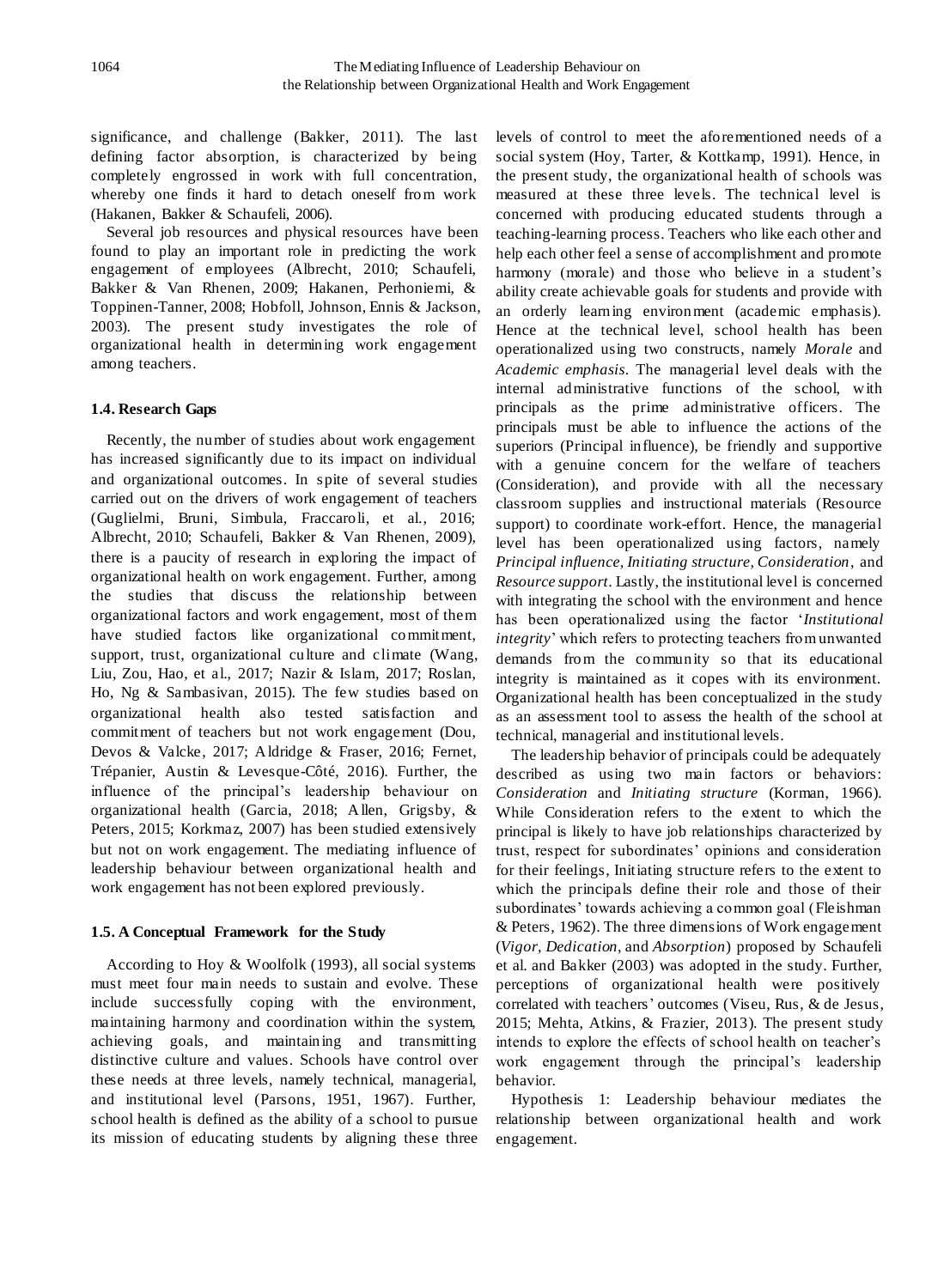## **2. Methodology**

#### **2.1. Study Design and Sample**

A Descriptive survey design was adopted for the study and data were collected with the help of standardized questionnaires. A Stratified random sampling technique was used for selecting the study participants. The sample composed of 516 secondary school teachers from aided, unaided and government schools in Bangalore. The study data was collected during the period from Jan-2017 to Jun-2017.

#### **2.2. Research Instrument and Data Analysis**

Respondents' work engagement was measured using the Utrecht work engagement scale, which has three subscales reflecting the underlying dimensions of work engagement: vigor (6 items), dedication (5 items) and absorption (6 items), provided by Schaufeli and Bakker (2003). The scale has been validated in several countries (Xanthopoulou, Bakker, Demerouti & Kantas, 2007; Yi-wen & Yi-qun, 2005; Storm & Rothmann, 2003); hence, has been used in our study. Organizational health inventory (44 items) (Hoy, Tarter & Kottkamp, 1991; Hoy & Fedman, 1987) was used for measuring the organizational health at three levels with six dimensions: Institutional level (Institutional integrity), Managerial level (Principal influence, Consideration, Resource support) and Technical level (Morale and Academic emphasis). The Principal's leadership behaviour was measured using two factors, Consideration and Initiating structure. The scales measuring Consideration  $(\alpha=0.842)$  and Initiating behaviour  $(\alpha=0.804)$  were found to be internally consistent and reliable and hence were adopted in the study. The mediation analysis was carried out with the help of PROCESS macro available in Statistical Package for Social Sciences (SPSS) v24.

## **3. Results**

#### **3.1. Sample Characteristics**

The sample consisted of male and female in equal proportion (50%), out of which, around 67% of them were above 30 years of age. Concerning the type of institution in which the participant teachers work (aided, unaided or government schools), it was found that they were equally distributed (33.3%). Though a majority of the participants (80%) had less than 20 years of experience, more than half of them (57%) reported holding a Post Graduate degree.

**Table 1.** Sample description

| Factor                    | Frequency | Percentage |  |  |
|---------------------------|-----------|------------|--|--|
| Age group (years)         |           |            |  |  |
| 21 to 30                  | 86        | 16.67      |  |  |
| 31 to 40                  | 170       | 32.95      |  |  |
| 41 to 50                  | 180       | 34.88      |  |  |
| >51                       | 80        | 15.5       |  |  |
| Gender                    |           |            |  |  |
| Female                    | 258       | 50.00      |  |  |
| Male                      | 258       | 50.00      |  |  |
| Type of institution       |           |            |  |  |
| Aided                     | 172       | 33.30      |  |  |
| Unaided                   | 172       | 33.30      |  |  |
| Govt.                     | 172       | 33.30      |  |  |
| Work experience (years)   |           |            |  |  |
| < 5                       | 75        | 14.50      |  |  |
| < 10                      | 120       | 23.30      |  |  |
| < 20                      | 216       | 41.90      |  |  |
| >20                       | 105       | 20.30      |  |  |
| Educational qualification |           |            |  |  |
| Post Graduate             | 296       | 57.40      |  |  |
| Under Graduate            | 220       | 42.60      |  |  |

#### **3.2. Mediating Effects of Leadership Behaviour**

Mediation analysis was conducted with the help of Hayes and Preacher process method to find out whether leadership behaviour (LB) has any mediating influence on the relationship between organizational health (OHI) and work engagement (WE)or not.

Results showed that organizational health is a significant predictor of leadership behaviour of principal (R=0.398; R2=0.159; F (1, 514) = 97.051) with  $\beta$ =-0.527, SE=0.053, p<0.05 [a path] and also leadership behaviour was found to be a significant predictor of work engagement with  $β=0.386$ , SE=0.055, p<0.05 [b path]. The direct effect of organizational health on work engagement [c' path] ( $\beta$ =0.434, SE=0.072, p<0.05) and the indirect effect through mediation by leadership behaviour [c path]  $(\beta=0.203,$ SE=0.036, LLCI=0.137, ULCI=0.281) was found to be significant at 5% level. Hence, the variable leadership behaviour acts as a partial mediator between organizational health and work engagement. Therefore, the hypothesis "Leadership behaviour plays a major role between organizational health and work engagement" has been partially accepted.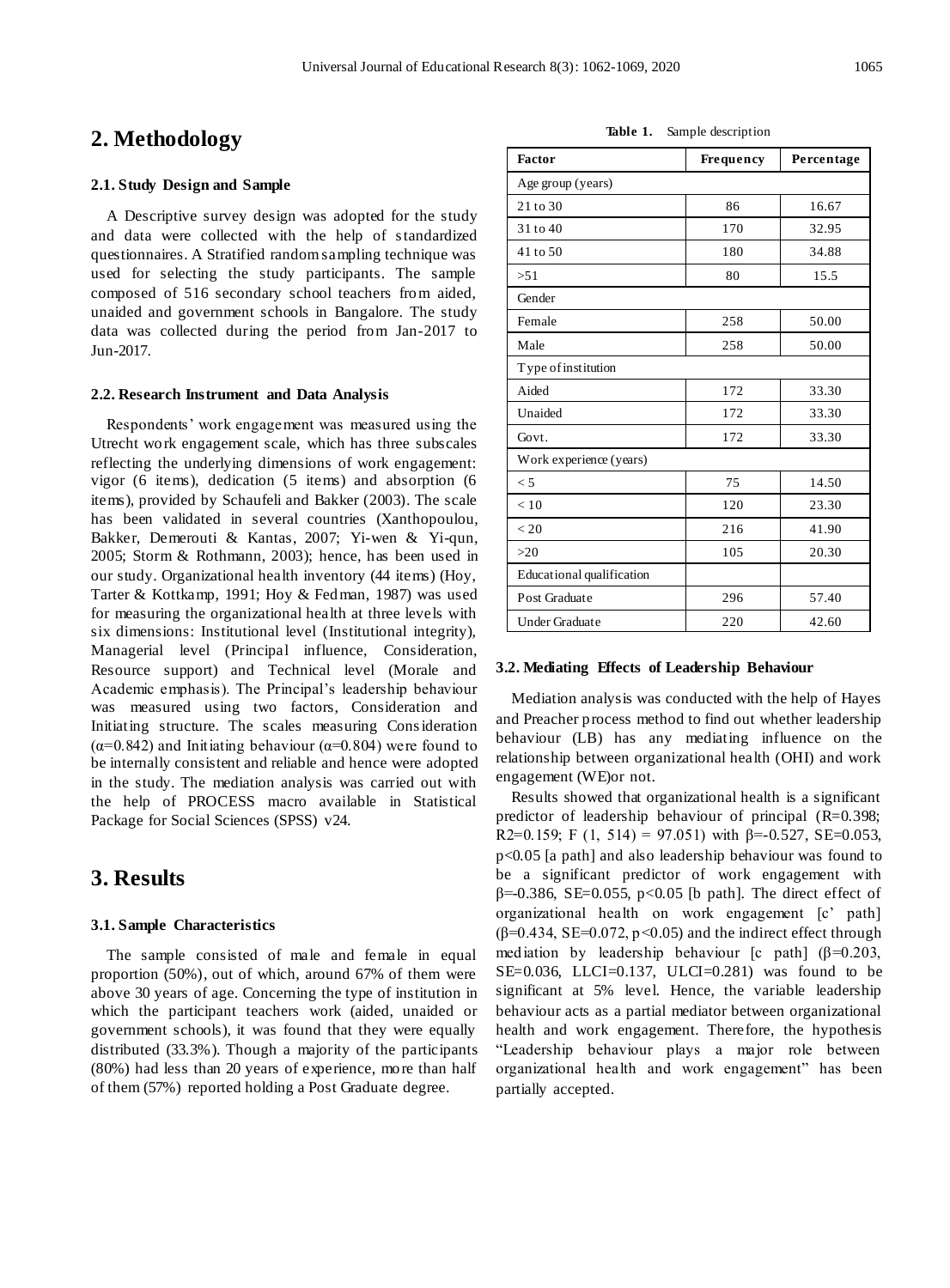#### 1066 The Mediating Influence of Leadership Behaviour on the Relationship between Organizational Health and Work Engagement

| <b>Regression paths</b>                                 | B        | S.E   |          |          | <b>LLCI</b> | <b>ULCI</b> |
|---------------------------------------------------------|----------|-------|----------|----------|-------------|-------------|
| OHI on LB                                               | $-0.527$ | 0.053 | $-9.851$ | $0.000*$ | $-0.633$    | $-0.422$    |
| LB on WE                                                | $-0.386$ | 0.055 | $-7.053$ | $0.000*$ | $-0.493$    | $-0.278$    |
| Direct effect, OHI on WE                                | 0.434    | 0.072 | 6.000    | $0.000*$ | 0.292       | 0.576       |
| Indirect effect (OHI on WE<br>including LB as mediator) | 0.203    | 0.036 |          |          | 0.137       | 0.281       |
| Total effect                                            | 0.637    | 0.069 | 9.182    | $0.000*$ | 0.501       | 0.774       |

**Table 2.** Mediation analysis through leadership behaviour as the mediator

SE-Standard error, LLCI-Lower Limit Confidence Interval, ULCL-Upper Limit Confidence Limit. Indirect effects were tested using the bootstrapping procedure with 5000 bootstrap samples

*\** supported

|  | <b>Table 3.</b> $\mathbb{R}^2$ values of the variables |
|--|--------------------------------------------------------|
|  |                                                        |

|                                                     | R     | $R-sq$ | <b>MSE</b> |        | df1 | df <sub>2</sub> |          |
|-----------------------------------------------------|-------|--------|------------|--------|-----|-----------------|----------|
| $OHI \rightarrow LB$                                | 0.398 | 0.159  | 0.202      | 97.051 |     | 514             | $0.000*$ |
| $OHI \rightarrow WE$ (Direct effect)                | 0.375 | 0.141  | 0.340      | 84.306 |     | 514             | $0.000*$ |
| $OHI\rightarrow LB\rightarrow WE$ (Indirect effect) | 0.466 | 0.217  | 0.310      | 71.027 |     | 513             | $0.000*$ |

\* - significant at the 0.05 level



**Figure 1.** Mediating effects of Leadership behaviour

The  $\beta$  estimates from the structural path coefficients as well as the R2 values that suggest the power of explanation of independent variables on the dependent variables are depicted in Figure 1.

## **4. Discussion**

In this study, we examined the role of the principal's leadership behaviour in mediating the effects of organizational health on work engagement. Firstly, Organizational health was found to have a significant influence on the work engagement of teachers. The result shows that teacher's vigor, dedication, and absorption in work increase as their schools become healthier. This supports the stance put forward by previous studies like Song, Kim, Chai, and Bae (2014); Klusmann, Kunter, Trautwein, Lüdtke, et al. (2008); and Bakker, Hakanen, Demerouti, and Xanthopoulou (2007) which reported that job resources and school climate predicted work engagement of teachers. Organizational health was found to have a significant impact on the leadership behavior of principals (both Consideration and Initiating structure). This indicates that positive school health enables its principals to be more considerate towards other teachers' opinions (Consideration behavior) and effectively define their roles and those of their subordinates in achieving organizational goals (Initiating behavior).

Moreover, previous studies like Fernet, Guay, Senécal and Austin (2012), Eyal and Roth (2011), and Griffith (2004) established empirical relationships between the principal's leadership style and teacher's job outcomes work engagement, motivation, commitment, and employee turnover. With these findings, the current study also identified that the leadership behaviour of principals (Consideration and Initiating structure) has a significant impact on the work engagement of teachers. Principals who can direct the activities of their group towards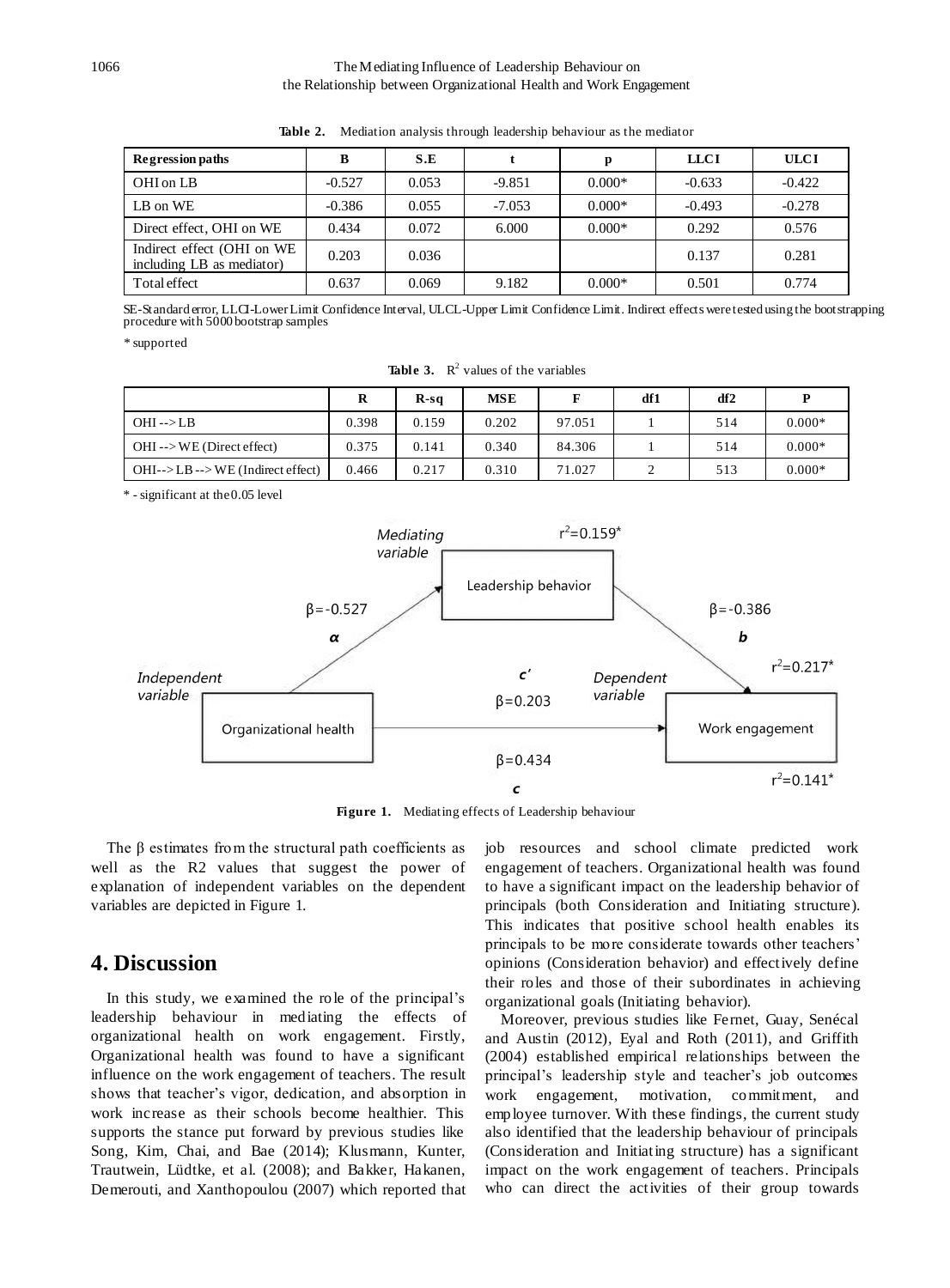achieving their goals and maintain their group as a single cohesive unit were found to influence the teachers to become highly engaged with their work. Also, principals who were considered to respect the opinions of their subordinates can positively affect the work engagement of teachers. Teachers who realize that their opinions and ideas are being considered by their superiors tend to get more involved in their work which in turn will enhance their work engagement levels.

Most importantly, the study observed that such leadership behaviour of principals (Initiating structure and Consideration) partially mediated this relationship between organizational health and work engagement of teachers, which has not been explored previously.

## **5. Implications and Recommendations**

The results indicate that teacher's work engagement was uniquely related to organizational health which reflects schools' attitudes towards educating students and promoting internal norms and values for student achievement at institutional, managerial and technical levels. Hence, developing interventions that can sustain and support organizational health toward educating students and promoting internal values can enhance the work engagement of teachers. For example, implementation of Positive Behavioral Interventions and Supports can promote organizational health which in turn enhances work engagement in teachers. Further, the results indicate that the work engagement of teachers is affected by the Consideration and Initiating behavior of principals. Hence, principals as leaders must play an active role in directing their subordinates through appropriate planning and communication of information so that teachers will be more encouraged at their work. Further, by ensuring a climate of good rapport with teachers and two-way communication, principals can increase the engagement of teachers.

# **6. Scope, Limitations and Future Directions**

The current study was limited only to secondary school teachers in the city of Bangalore. The factors such as principal consideration and initiating behaviour were measured indirectly through the perceptions of teachers using the research instrument. In the future, the study can be expanded by including assistant principals to measure their leadership behaviour directly and gain deep insights on their mediating influence between organizational health and work engagement. Further, organizational health was measured only at an individual level in the study; however, it was examined at a school level to gain a comprehensive understanding of its impact on work

engagement on teachers.

## **7. Conclusions**

The present study found evidence for the mediating influence of the principal's leadership behaviour on the relationship between organizational health and work engagement of teachers. However, only partial mediating effects could be observed. Hence, it can be understood that the involvement of teachers in their work cannot be completely attributed to either the health of the school alone or the leadership behaviour of school leaders or administrators like principals.

## **REFERENCES**

- [1] Albrecht, S. L. (2010). Employee engagement: 10 key questions for research and practice. Handbook of employee engagement: Perspectives, issues, research and practice, 3-19.
- [2] Aldridge, J. M., & Fraser, B. J. (2016). Teachers' views of their school climate and its relationship with teacher self-efficacy and job satisfaction. Learning Environments Research, 19(2), 291-307.
- [3] Allen, N., Grigsby, B., & Peters, M. L. (2015). Does Leadership Matter? Examining the Relationship among Transformational Leadership, School Climate, and Student Achievement. International Journal of Educational Leadership Preparation, 10(2), 1-22.
- [4] Bakker, A. B. (2011). An evidence-based model of work engagement. Current directions in psychological science, 20(4), 265-269.
- [5] Bakker, A. B., Hakanen, J. J., Demerouti, E., & Xanthopoulou, D. (2007). Job resources boost work engagement, particularly when job demands are high. Journal of educational psychology, 99(2), 274.
- [6] Bakker, A. B., Schaufeli, W. B., Leiter, M. P., & Taris, T. W. (2008). Work engagement: An emerging concept in occupational health psychology. Work & stress, 22(3), 187-200.
- [7] Buluc, B. (2015). Relationship between instructional leadership and organizational health in primary schools. The Anthropologist, 19(1), 175-183.
- [8] Dou, D., Devos, G., & Valcke, M. (2017). The relationships between school autonomy gap, principal leadership, teachers' job satisfaction and organizational commitment. Educational Management Administration & Leadership, 45(6), 959-977.
- [9] Evenson, W. L. (1959). Leadership behaviour of high school principals. The bulletin of the National Association of Secondary School Principals, 43(248), 96-101.
- [10] Eyal, O., & Roth, G. (2011). Principals' leadership and teachers' motivation: Self-determination theory analysis.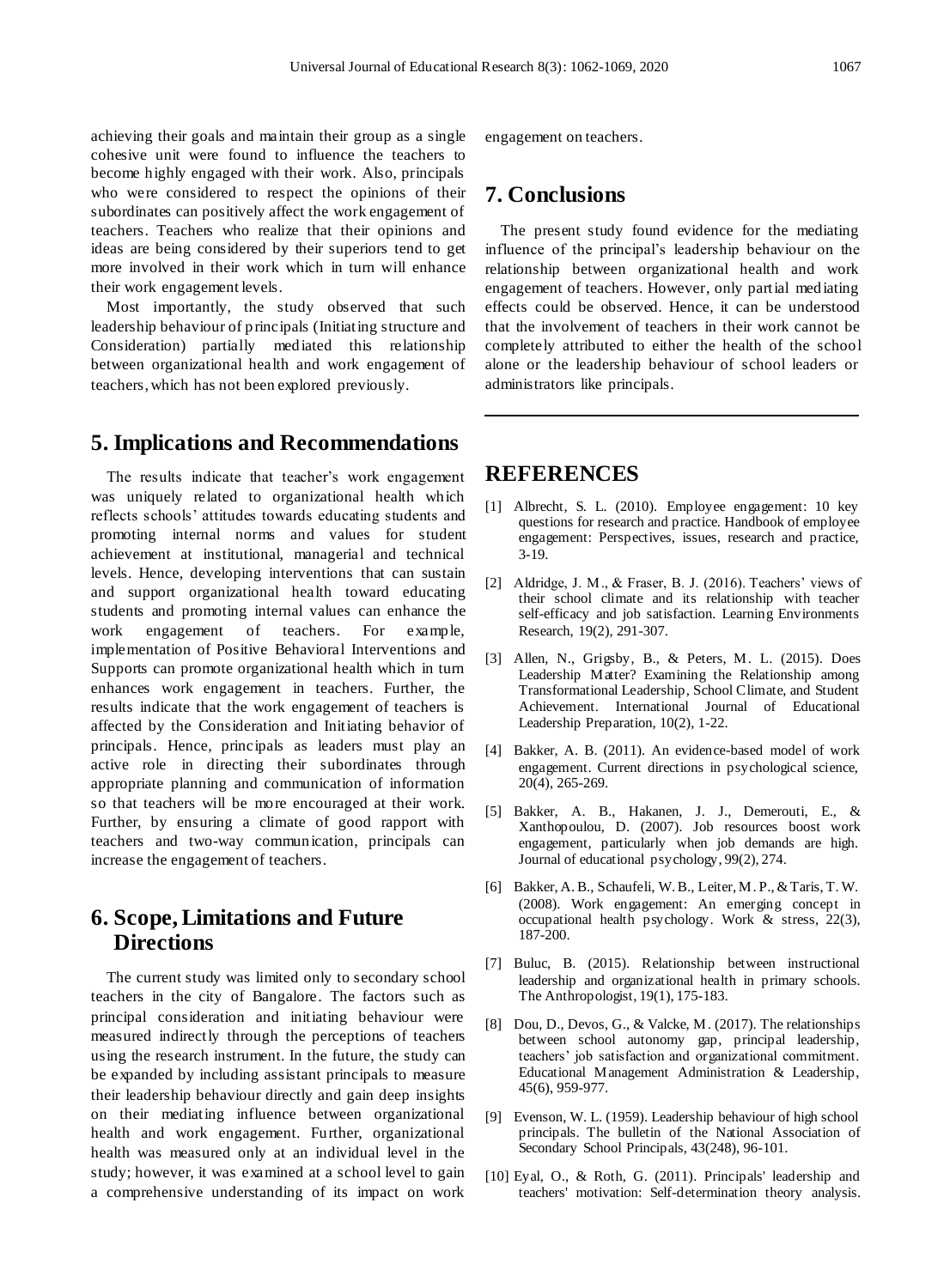Journal of Educational Administration, 49(3), 256-275.

- [11] Fernet, C., Guay, F., Sen écal, C., & Austin, S. (2012). Predicting intraindividual changes in teacher burnout: The role of perceived school environment and motivational factors. Teaching and teacher education, 28(4), 514-525.
- [12] Fernet, C., Trépanier, S. G., Austin, S., & Levesque-Côté, J. (2016). Committed, inspiring, and healthy teachers: How do school environment and motivational factors facilitate optimal functioning at career start? Teaching and Teacher Education, 59, 481-491.
- [13] Freiberg, H. J. (2005). School climate: Measuring, improving and sustaining healthy learning environments. Routledge.
- [14] Garcia, R. P. (2018). The relationship between transformational leadership and organizational school climate as perceived by teachers in the Philippines (Doctoral dissertation, St. John's University (New York), School of Education and Human Services).
- [15] Griffith, J. (2004). Relation of principal transformational leadership to school staff job satisfaction, staff turnover, and school performance. Journal of educational administration, 42(3), 333-356.
- [16] Guglielmi, D., Bruni, I., Simbula, S., Fraccaroli, F., & Depolo, M. (2016). What drives teacher engagement: A study of different age cohorts. European Journal of Psychology of Education, 31(3), 323-340.
- [17] Hakanen, J. J., Bakker, A. B., & Schaufeli, W. B. (2006). Burnout and work engagement among teachers. Journal of school psychology, 43(6), 495-513.
- [18] Hakanen, J. J., Perhoniemi, R., & Toppinen-Tanner, S. (2008). Positive gain spirals at work: From job resources to work engagement, personal initiative and work-unit innovativeness. Journal of vocational behaviour, 73(1), 78-91.
- [19] Halpin, A. W. (1956). The behaviour of leaders. Educational Leadership, 14(3), 172-186.
- [20] Halpin, A. W., & Winer, B. J. (1957). A factorial study of the leader behaviour descriptions. Leader behaviour: Its description and measurement, 39-51.
- [21] Hobfoll, S. E., Johnson, R. J., Ennis, N., & Jackson, A. P. (2003). Resource loss, resource gain, and emotional outcomes among inner city women. Journal of personality and social psychology, 84(3), 632.
- [22] Hoy, W. K., & Fedman, J. A. (1987). Organizational health: The concept and its measure. Journal of research and Development in Education, 20(4), 30-37.
- [23] Hoy, W. K., & Tarter, C. J. (1997). The road to open and healthy schools: A handbook for change. Thousand Oaks, CA: Corwin Press.
- [24] Hoy, W. K., & Woolfolk, A. E. (1993). Teachers' sense of efficacy and the organizational health of schools. The elementary school journal, 93(4), 355-372.
- [25] Hoy, W. K., Tatter, C. J., & Bliss, J. R. (1990). Organizational climate, school health, and effectiveness: A comparative analysis. Educational Administration Quarterly, 26(3), 260-279.
- [26] Hoy, W. K., Tarter, C. J., & Kottkamp, R. B. (1991). Open schools, healthy schools: Measuring organizational climate. Corwin Press.
- [27] Kahn, W. A. (1990). Psychological conditions of personal engagement and disengagement at work. Academy of management journal, 33(4), 692-724.
- [28] Klusmann, U., Kunter, M., Trautwein, U., Lüdtke, O., & Baumert, J. (2008). Engagement and emotional exhaustion in teachers: Does the school context make a difference? Applied Psychology, 57, 127-151.
- [29] Korkmaz, M. (2007). The effects of leadership styles on organizational health. Educational Research Quarterly, 30(3), 23-55.
- [30] Kunz, D. W., & Hoy, W. K. (1976). Leadership style of principals and the professional zone of acceptance of teachers. Educational Administration Quarterly, 12(3), 49-64.
- [31] Miles, M. B. (1969). Planned change and organizational health: Figure and ground. Organizations and human behaviour, 375-391.
- [32] Muijs, D., & Harris, A. (2006). Teacher led school improvement: Teacher leadership in the UK. Teaching and teacher education, 22(8), 961-972.
- [33] Nazir, O., & Islam, J. U. (2017). Enhancing organizational commitment and employee performance through employee engagement: An empirical check. South Asian Journal of Business Studies,  $6(1)$ , 98-114.
- [34] Roslan, N. A., Ho,J. A., Ng, S. I., & Sambasivan, M. (2015). Job demands & job resources: Predicting burnout and work engagement among teachers. International Proceedings of Economics Development and Research, 84, 138-145.
- [35] Savas, A. C., & Karakus, M. (2012). The Relationships between School Organizational Health and Teachers' In-Role and Extra-Role Behaviours. International Journal of Social Sciences & Education, 3(1).
- [36] Schaufeli, W. B., & Bakker, A. B. (2003). Utrecht work engagement scale: Preliminary manual. Occupational Health Psychology Unit, Utrecht University, Utrecht, 26.
- [37] Schaufeli, W. B., & Bakker, A. B. (2004). Job demands, job resources, and their relationship with burnout and engagement: A multi-sample study. Journal of Organizational Behaviour: The International Journal of Industrial, Occupational and Organizational Psychology and Behaviour, 25(3), 293-315.
- [38] Schaufeli, W. B., Bakker, A. B., & Van Rhenen, W. (2009). How changes in job demands and resources predict burnout, work engagement, and sickness absenteeism. Journal of Organizational Behaviour: The International Journal of Industrial, Occupational and Organizational Psychology and Behaviour, 30(7), 893-917.
- [39] Schaufeli, W., Salanova, M., Gonzalez-Roma, V., & Bakker, A. (2002). The measurement of burnout and engagement: A confirmatory factor analytic approach 'Journal of Happiness Studies.
- [40] Song, J. H., Kim, W., Chai, D. S., & Bae, S. H. (2014). The impact of an innovative school climate on teachers' knowledge creation activities in Korean schools: The